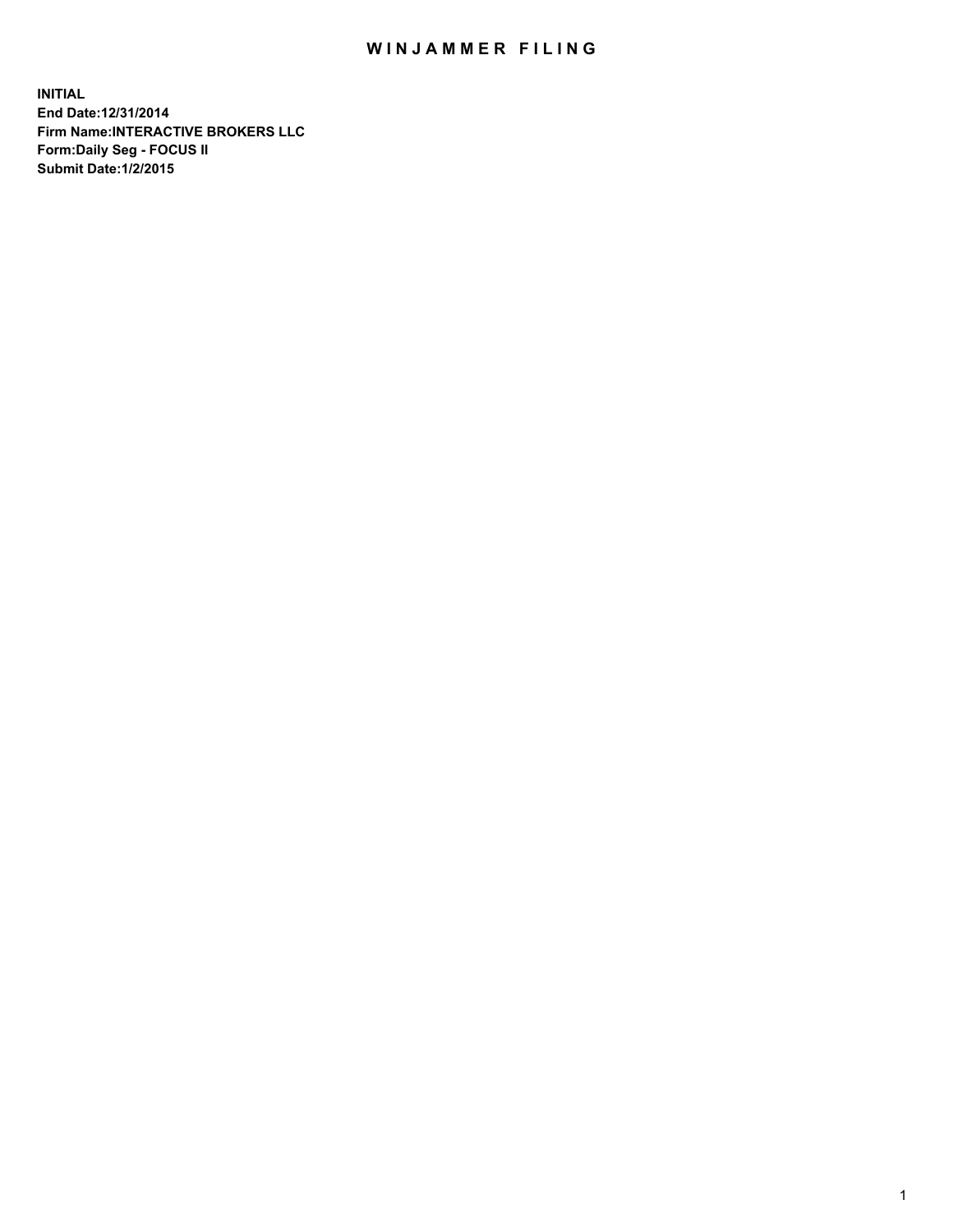## **INITIAL End Date:12/31/2014 Firm Name:INTERACTIVE BROKERS LLC Form:Daily Seg - FOCUS II Submit Date:1/2/2015 Daily Segregation - Cover Page**

| Name of Company<br><b>Contact Name</b><br><b>Contact Phone Number</b><br><b>Contact Email Address</b>                                                                                                                                                                                                                          | <b>INTERACTIVE BROKERS LLC</b><br><b>Michael Ellman</b><br>203-422-8926<br>mellman@interactivebrokers.co<br>m |
|--------------------------------------------------------------------------------------------------------------------------------------------------------------------------------------------------------------------------------------------------------------------------------------------------------------------------------|---------------------------------------------------------------------------------------------------------------|
| FCM's Customer Segregated Funds Residual Interest Target (choose one):<br>a. Minimum dollar amount: ; or<br>b. Minimum percentage of customer segregated funds required:% ; or<br>c. Dollar amount range between: and; or<br>d. Percentage range of customer segregated funds required between:% and%.                         | $\overline{\mathbf{0}}$<br>0<br>155,000,000 245,000,000<br>00                                                 |
| FCM's Customer Secured Amount Funds Residual Interest Target (choose one):<br>a. Minimum dollar amount: ; or<br>b. Minimum percentage of customer secured funds required:% ; or<br>c. Dollar amount range between: and; or<br>d. Percentage range of customer secured funds required between:% and%.                           | <u>0</u><br>0<br>80,000,000 120,000,000<br>00                                                                 |
| FCM's Cleared Swaps Customer Collateral Residual Interest Target (choose one):<br>a. Minimum dollar amount: ; or<br>b. Minimum percentage of cleared swaps customer collateral required:% ; or<br>c. Dollar amount range between: and; or<br>d. Percentage range of cleared swaps customer collateral required between:% and%. | $\overline{\mathbf{0}}$<br>$\underline{\mathbf{0}}$<br>0 <sub>0</sub><br>0 <sub>0</sub>                       |
| Current ANC:on<br><b>Broker Dealer Minimum</b><br>Debit/Deficit - CustomersCurrent AmountGross Amount<br>Domestic Debit/Deficit<br>Foreign Debit/Deficit                                                                                                                                                                       | 2,433,490,627 31-DEC-2014<br>278,966,109<br>5,701,505<br>4,253,1850                                           |
| Debit/Deficit - Non CustomersCurrent AmountGross Amount<br>Domestic Debit/Deficit<br>Foreign Debit/Deficit<br>Proprietary Profit/Loss<br>Domestic Profit/Loss<br>Foreign Profit/Loss                                                                                                                                           | 0 <sub>0</sub><br>0 <sub>0</sub><br>$\overline{\mathbf{0}}$<br>$\underline{\mathbf{0}}$                       |
| Proprietary Open Trade Equity<br>Domestic OTE<br>Foreign OTE<br><b>SPAN</b><br><b>Customer SPAN Calculation</b><br>Non-Customer SPAN Calcualation                                                                                                                                                                              | $\underline{\mathbf{0}}$<br>$\underline{\mathbf{0}}$<br>1,071,668,097<br>29,377,377                           |
| <b>Proprietary Capital Charges</b><br>Minimum Dollar Amount Requirement<br>Other NFA Dollar Amount Requirement                                                                                                                                                                                                                 | <u>0</u><br>20,000,000 [7465]<br>21,509,328 [7475]                                                            |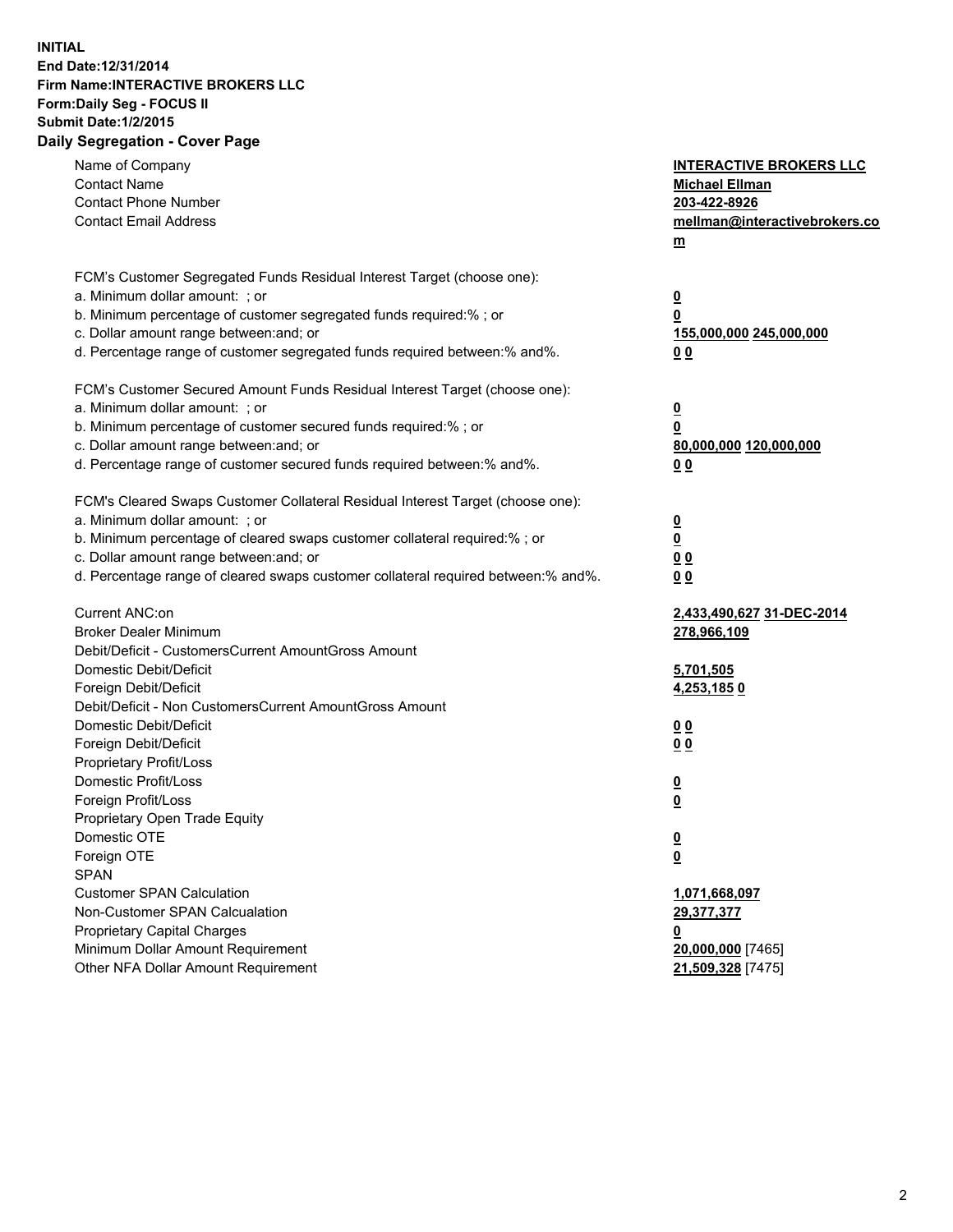## **INITIAL End Date:12/31/2014 Firm Name:INTERACTIVE BROKERS LLC Form:Daily Seg - FOCUS II Submit Date:1/2/2015 Daily Segregation - Secured Amounts**

|     | Foreign Futures and Foreign Options Secured Amounts                                                        |                                                       |
|-----|------------------------------------------------------------------------------------------------------------|-------------------------------------------------------|
|     | Amount required to be set aside pursuant to law, rule or regulation of a foreign                           | $0$ [7305]                                            |
|     | government or a rule of a self-regulatory organization authorized thereunder                               |                                                       |
| 1.  | Net ledger balance - Foreign Futures and Foreign Option Trading - All Customers                            |                                                       |
|     | A. Cash                                                                                                    | 373,756,073 [7315]                                    |
|     | B. Securities (at market)                                                                                  | $0$ [7317]                                            |
| 2.  | Net unrealized profit (loss) in open futures contracts traded on a foreign board of trade                  | 16,248,874 [7325]                                     |
| 3.  | Exchange traded options                                                                                    |                                                       |
|     | a. Market value of open option contracts purchased on a foreign board of trade                             | 188,988 [7335]                                        |
|     | b. Market value of open contracts granted (sold) on a foreign board of trade                               | <mark>-34,013</mark> [7337]                           |
| 4.  | Net equity (deficit) (add lines 1.2. and 3.)                                                               | 390,159,922 [7345]                                    |
| 5.  | Account liquidating to a deficit and account with a debit balances - gross amount                          | 4,253,185 [7351]                                      |
|     | Less: amount offset by customer owned securities                                                           | 0 [7352] 4,253,185 [7354]                             |
| 6.  | Amount required to be set aside as the secured amount - Net Liquidating Equity                             | 394,413,107 [7355]                                    |
|     | Method (add lines 4 and 5)                                                                                 |                                                       |
| 7.  | Greater of amount required to be set aside pursuant to foreign jurisdiction (above) or line                | 394,413,107 [7360]                                    |
|     | 6.                                                                                                         |                                                       |
|     | FUNDS DEPOSITED IN SEPARATE REGULATION 30.7 ACCOUNTS                                                       |                                                       |
| 1.  | Cash in banks                                                                                              |                                                       |
|     | A. Banks located in the United States                                                                      | 332,177,391 [7500]                                    |
|     | B. Other banks qualified under Regulation 30.7                                                             | 0 [7520] 332,177,391 [7530]                           |
| 2.  | Securities                                                                                                 |                                                       |
|     | A. In safekeeping with banks located in the United States                                                  | $Q$ [7540]                                            |
|     | B. In safekeeping with other banks qualified under Regulation 30.7                                         | 0 [7560] 0 [7570]                                     |
| 3.  | Equities with registered futures commission merchants                                                      |                                                       |
|     | A. Cash                                                                                                    | $Q$ [7580]                                            |
|     | <b>B.</b> Securities                                                                                       | $0$ [7590]                                            |
|     | C. Unrealized gain (loss) on open futures contracts                                                        | $0$ [7600]                                            |
|     | D. Value of long option contracts                                                                          | $0$ [7610]                                            |
|     | E. Value of short option contracts                                                                         | 0 [7615] 0 [7620]                                     |
| 4.  | Amounts held by clearing organizations of foreign boards of trade                                          |                                                       |
|     | A. Cash                                                                                                    | $Q$ [7640]                                            |
|     | <b>B.</b> Securities                                                                                       | $0$ [7650]                                            |
|     | C. Amount due to (from) clearing organization - daily variation                                            | $0$ [7660]                                            |
|     | D. Value of long option contracts                                                                          | $0$ [7670]                                            |
|     | E. Value of short option contracts                                                                         | 0 [7675] 0 [7680]                                     |
| 5.  | Amounts held by members of foreign boards of trade                                                         |                                                       |
|     | A. Cash                                                                                                    | 164,052,499 [7700]                                    |
|     | <b>B.</b> Securities                                                                                       | $0$ [7710]                                            |
|     | C. Unrealized gain (loss) on open futures contracts                                                        | 7,694,510 [7720]                                      |
|     | D. Value of long option contracts                                                                          | 188,988 [7730]                                        |
|     | E. Value of short option contracts                                                                         | <mark>-34,013</mark> [7735] <u>171,901,984</u> [7740] |
| 6.  | Amounts with other depositories designated by a foreign board of trade                                     | $0$ [7760]                                            |
| 7.  | Segregated funds on hand                                                                                   | $0$ [7765]                                            |
| 8.  | Total funds in separate section 30.7 accounts                                                              | 504,079,375 [7770]                                    |
| 9.  | Excess (deficiency) Set Aside for Secured Amount (subtract line 7 Secured Statement<br>Page 1 from Line 8) | 109,666,268 [7380]                                    |
| 10. | Management Target Amount for Excess funds in separate section 30.7 accounts                                | 80,000,000 [7780]                                     |
| 11. | Excess (deficiency) funds in separate 30.7 accounts over (under) Management Target                         | 29,666,268 [7785]                                     |
|     |                                                                                                            |                                                       |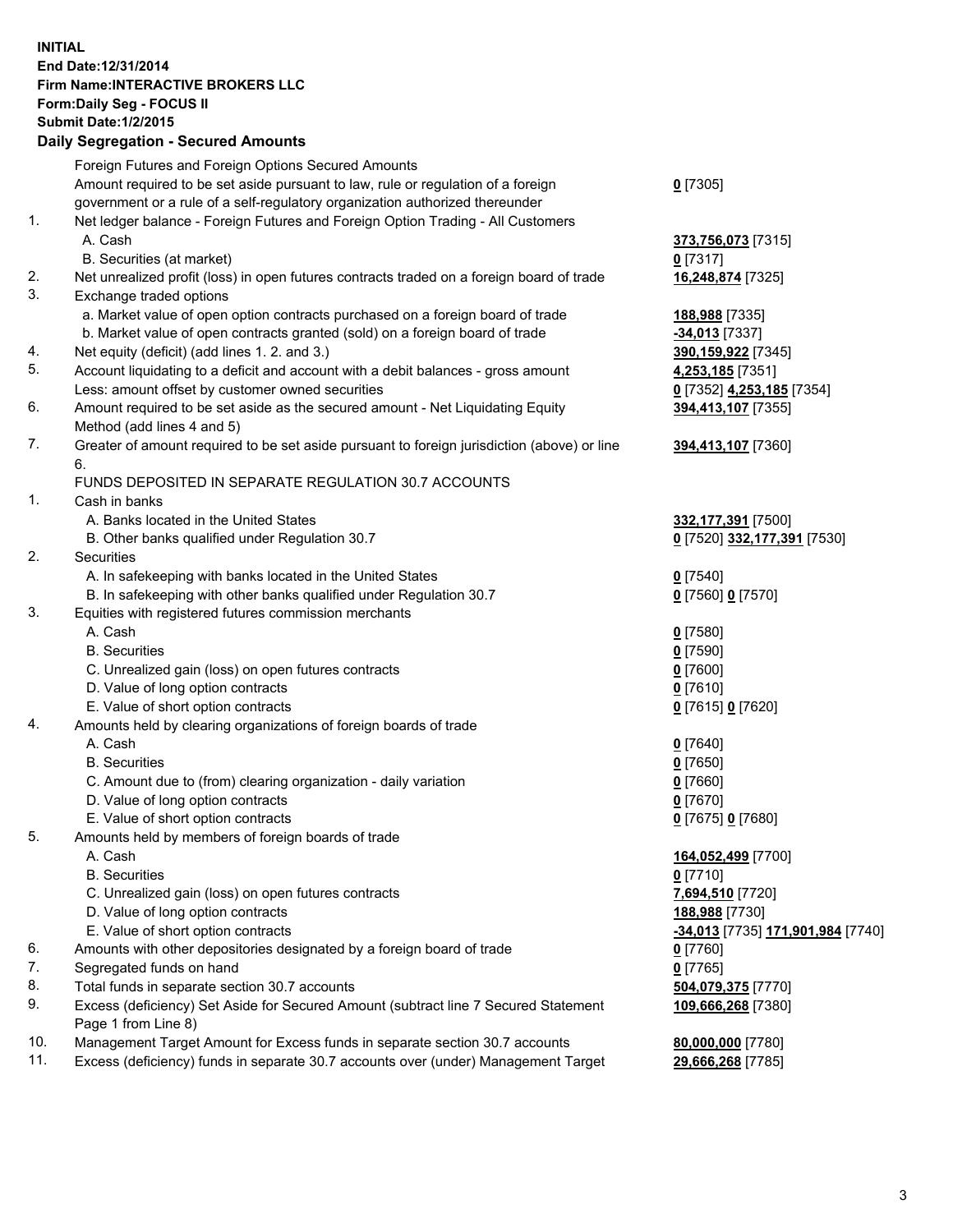**INITIAL End Date:12/31/2014 Firm Name:INTERACTIVE BROKERS LLC Form:Daily Seg - FOCUS II Submit Date:1/2/2015 Daily Segregation - Segregation Statement** SEGREGATION REQUIREMENTS(Section 4d(2) of the CEAct) 1. Net ledger balance A. Cash **2,323,948,067** [7010] B. Securities (at market) **0** [7020] 2. Net unrealized profit (loss) in open futures contracts traded on a contract market **-2,232,216** [7030] 3. Exchange traded options A. Add market value of open option contracts purchased on a contract market **134,249,219** [7032] B. Deduct market value of open option contracts granted (sold) on a contract market **-206,422,641** [7033] 4. Net equity (deficit) (add lines 1, 2 and 3) **2,249,542,429** [7040] 5. Accounts liquidating to a deficit and accounts with debit balances - gross amount **5,701,505** [7045] Less: amount offset by customer securities **0** [7047] **5,701,505** [7050] 6. Amount required to be segregated (add lines 4 and 5) **2,255,243,934** [7060] FUNDS IN SEGREGATED ACCOUNTS 7. Deposited in segregated funds bank accounts A. Cash **413,644,193** [7070] B. Securities representing investments of customers' funds (at market) **1,135,783,865** [7080] C. Securities held for particular customers or option customers in lieu of cash (at market) **0** [7090] 8. Margins on deposit with derivatives clearing organizations of contract markets A. Cash **11,010,810** [7100] B. Securities representing investments of customers' funds (at market) **90,890,068** [7110] C. Securities held for particular customers or option customers in lieu of cash (at market) **0** [7120] 9. Net settlement from (to) derivatives clearing organizations of contract markets **10,193** [7130] 10. Exchange traded options A. Value of open long option contracts **976,957** [7132] B. Value of open short option contracts **-12,362,445** [7133] 11. Net equities with other FCMs A. Net liquidating equity **-32,175,603** [7140] B. Securities representing investments of customers' funds (at market) **914,986,206** [7160] C. Securities held for particular customers or option customers in lieu of cash (at market) **0** [7170] 12. Segregated funds on hand **0** [7150] 13. Total amount in segregation (add lines 7 through 12) **2,522,764,244** [7180] 14. Excess (deficiency) funds in segregation (subtract line 6 from line 13) **267,520,310** [7190] 15. Management Target Amount for Excess funds in segregation **155,000,000** [7194] 16. Excess (deficiency) funds in segregation over (under) Management Target Amount **112,520,310** [7198]

Excess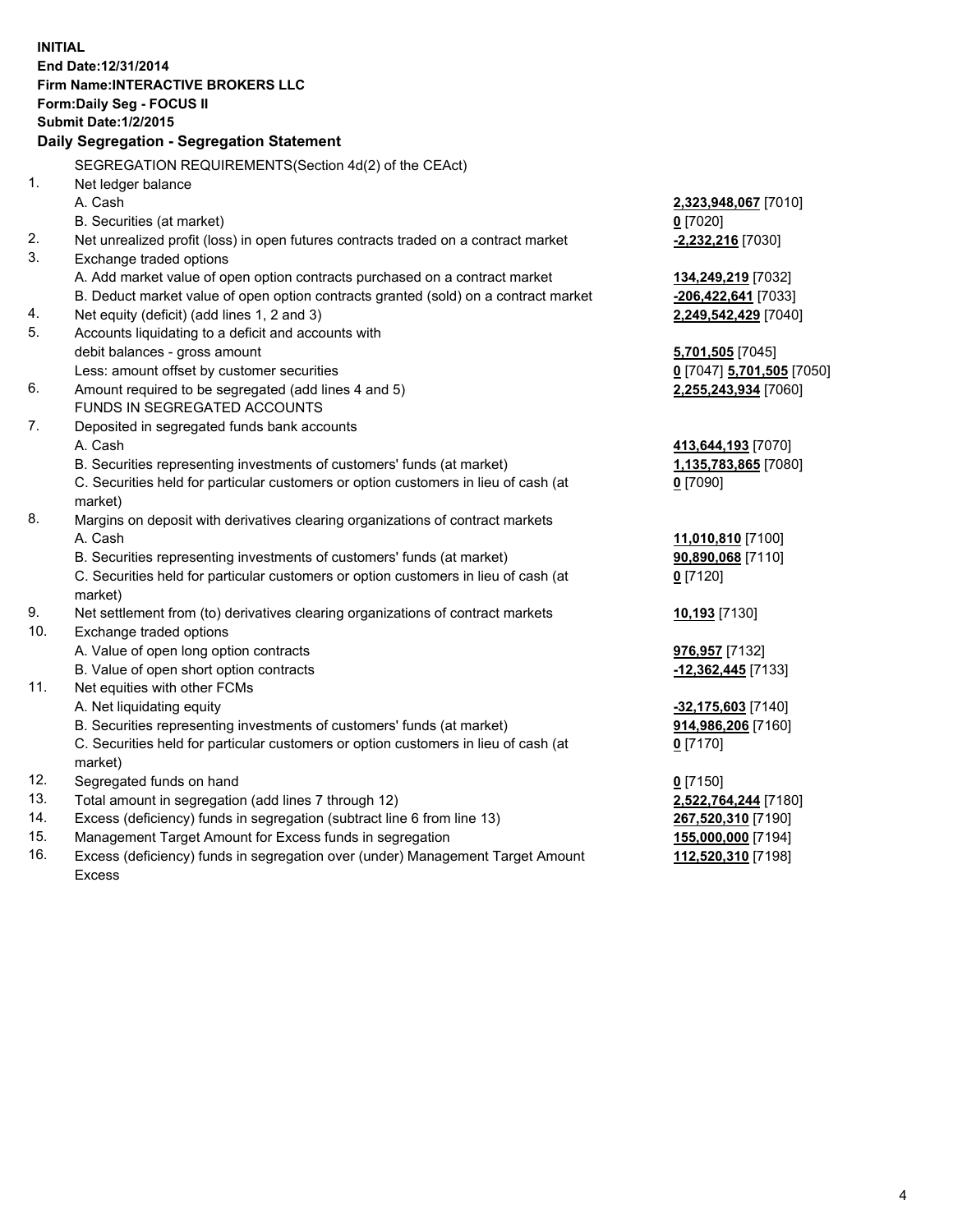## **INITIAL End Date:12/31/2014 Firm Name:INTERACTIVE BROKERS LLC Form:Daily Seg - FOCUS II Submit Date:1/2/2015 Daily Segregation - Supplemental**

| $\blacksquare$ | Total gross margin deficiencies - Segregated Funds Origin                              | 482,638 [9100] |
|----------------|----------------------------------------------------------------------------------------|----------------|
| $\blacksquare$ | Total gross margin deficiencies - Secured Funds Origin                                 | 57,196 [9101]  |
| $\blacksquare$ | Total gross margin deficiencies - Cleared Swaps Customer Collateral Funds Origin       | $0$ [9102]     |
| $\sim$         | Total gross margin deficiencies - Noncustomer and Proprietary Accounts Origin          | $0$ [9103]     |
| $\blacksquare$ | Total number of accounts contributing to total gross margin deficiencies - Segregated  | 13 [9104]      |
|                | Funds Origin                                                                           |                |
| $\blacksquare$ | Total number of accounts contributing to total gross margin deficiencies - Secured     | $3$ [9105]     |
|                | Funds Origin                                                                           |                |
| $\blacksquare$ | Total number of accounts contributing to the total gross margin deficiencies - Cleared | 0 [9106]       |
|                | Swaps Customer Collateral Funds Origin                                                 |                |
| ۰              | Total number of accounts contributing to the total gross margin deficiencies -         | $0$ [9107]     |
|                | Noncustomer and Proprietary Accounts Origin                                            |                |
| Ξ.             | Upload a copy of the firm's daily margin report the FCM uses to issue margin calls     |                |
|                | which corresponds with the reporting date.                                             |                |

12.31.2014 Commodity Margin Deficiency Report.xls